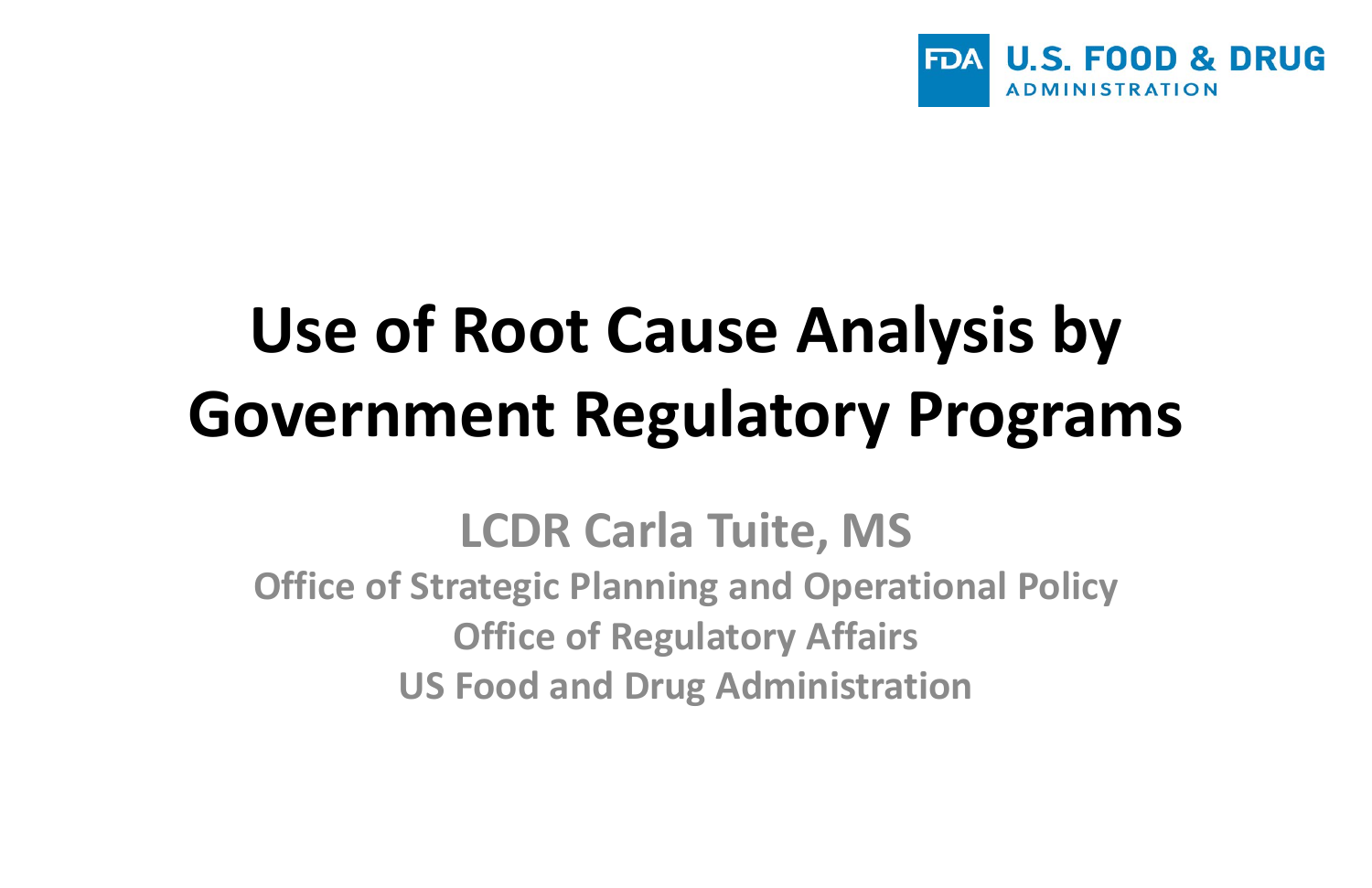### Root Cause Analysis

- What went wrong, how, and WHY
- Rarely a single cause
- Resource intensive investigation
- Depends on cooperation from multiple agencies and industry





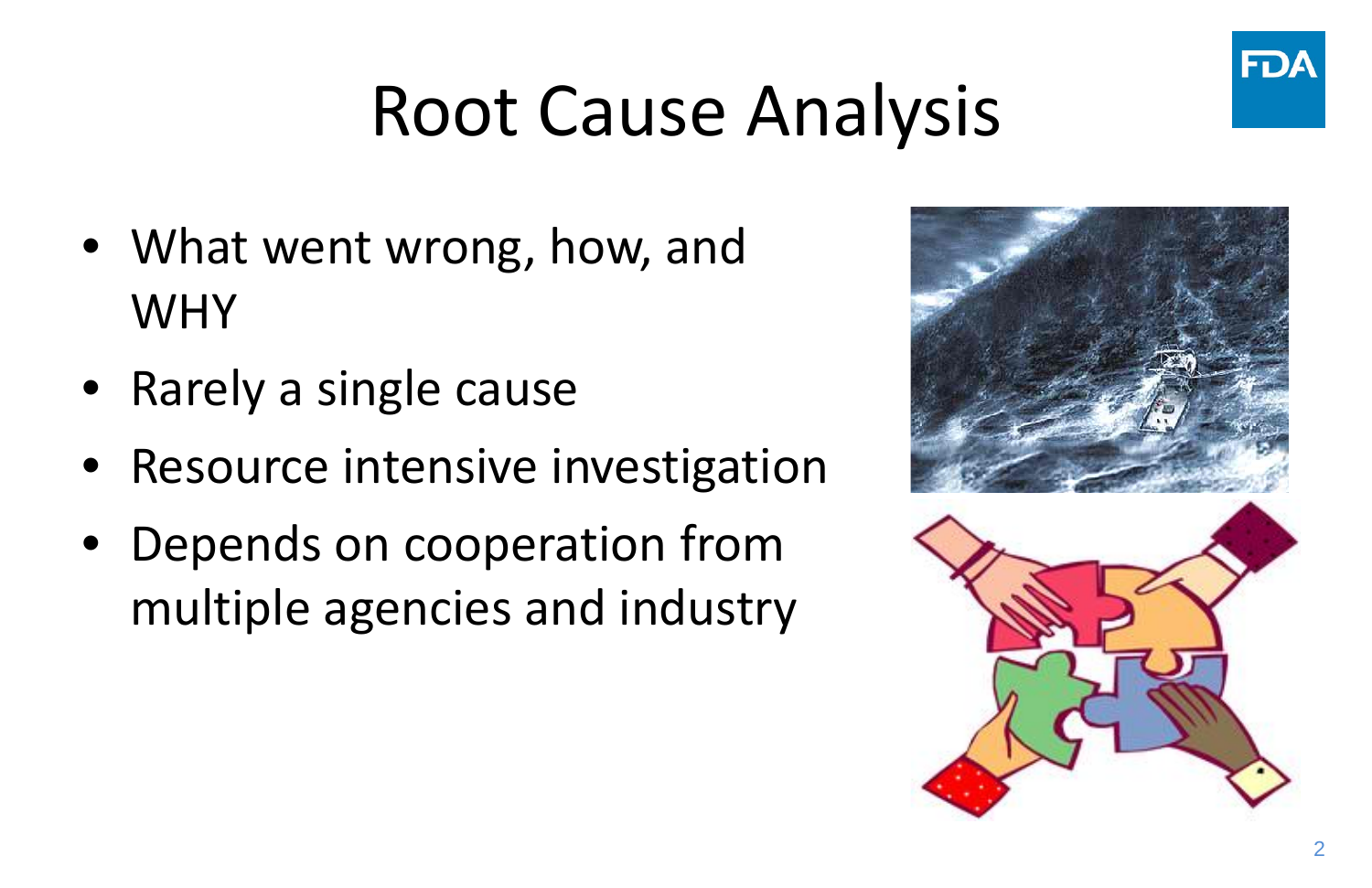### FDA Environmental Assessment (EA)

• The purpose of an EA is to identify *contributing factors* and *environmental antecedents* that led to the contamination or food safety event, and to provide recommendations to prevent reoccurrence, otherwise known as "root cause analysis."

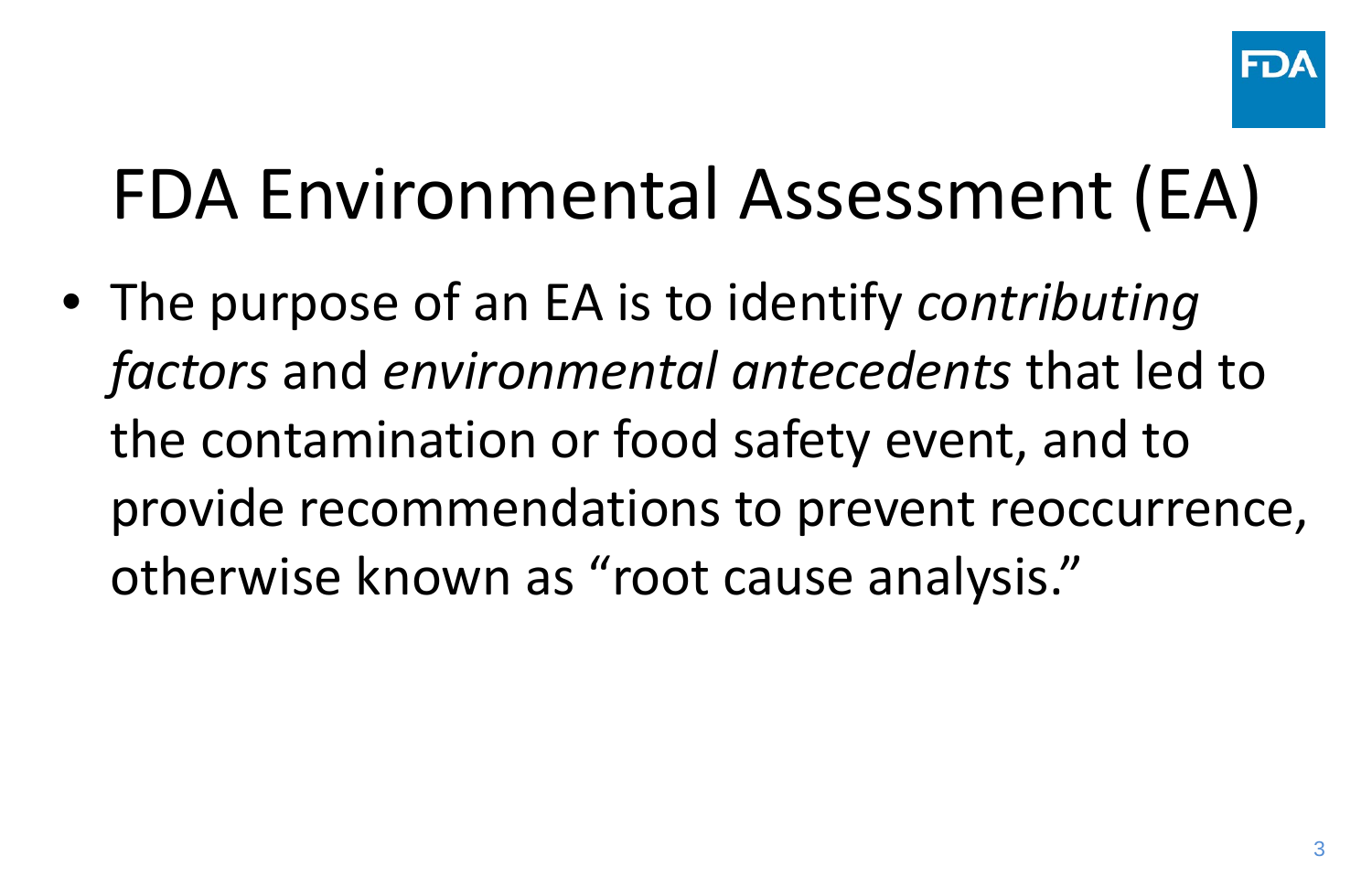4

### Factors Considered for Proposing an EA

- Laboratory data/evidence
- Traceback data
- Epidemiological data
- Historical outbreak data related to the suspected commodity and pathogen
- Historical research on the area(s) affected
- Timing of outbreak and contamination
- Scope of the EA suggested
- **Recurrence**
- Funding
- Inspectional history of firm/farm/commodity implicated

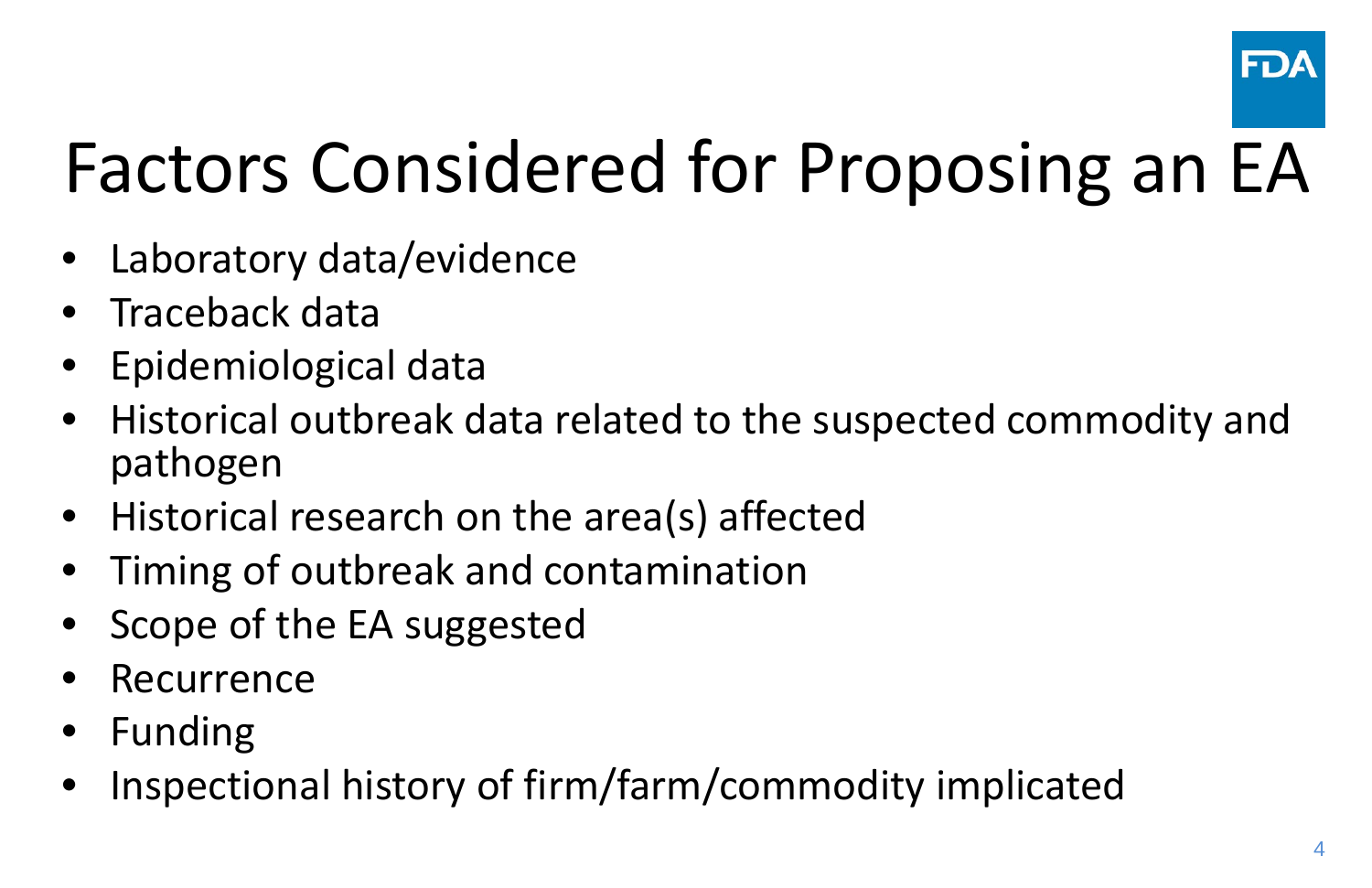# Five "Whys"

- EAs involve asking "Why?" repeatedly.
	- Why did people get sick? Because the food was contaminated.
	- Why was the food contaminated? Because the processing line was contaminated.
	- Why was the processing line contaminated? Because *Listeria monocytogenes* was present in brushes used to clean the line.
	- Why was *Listeria monocytogenes* in the brushes? Because the brushes were used to clean the floor before being used on the equipment.
	- $-$  Why ...?

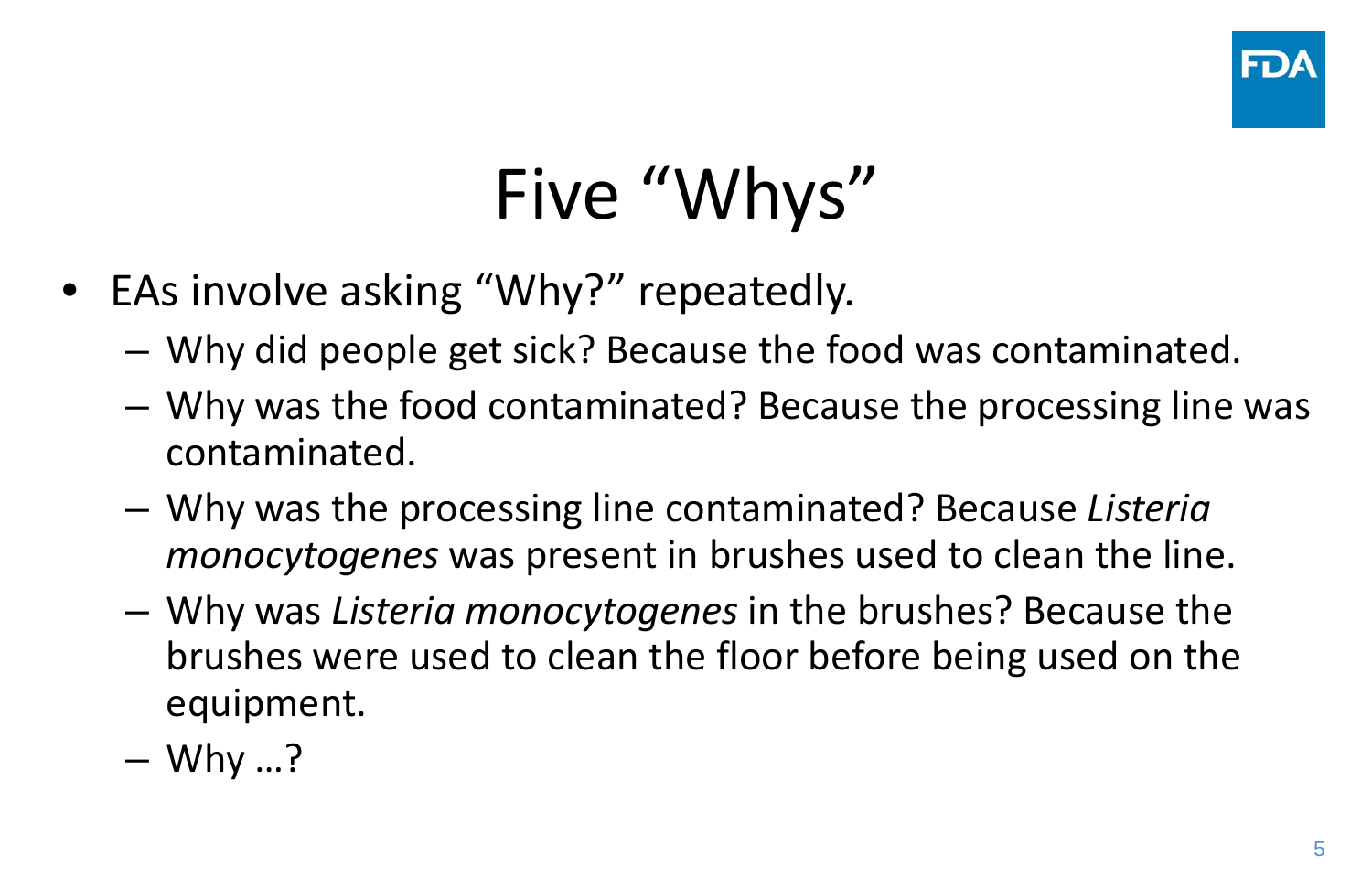6

### Execution of an EA

- Collaboration with the firm
- Worksheets/Questionnaires
- Critical thinking hypotheses may change
- Sample collection/types of samples
- Documentation/Photographs

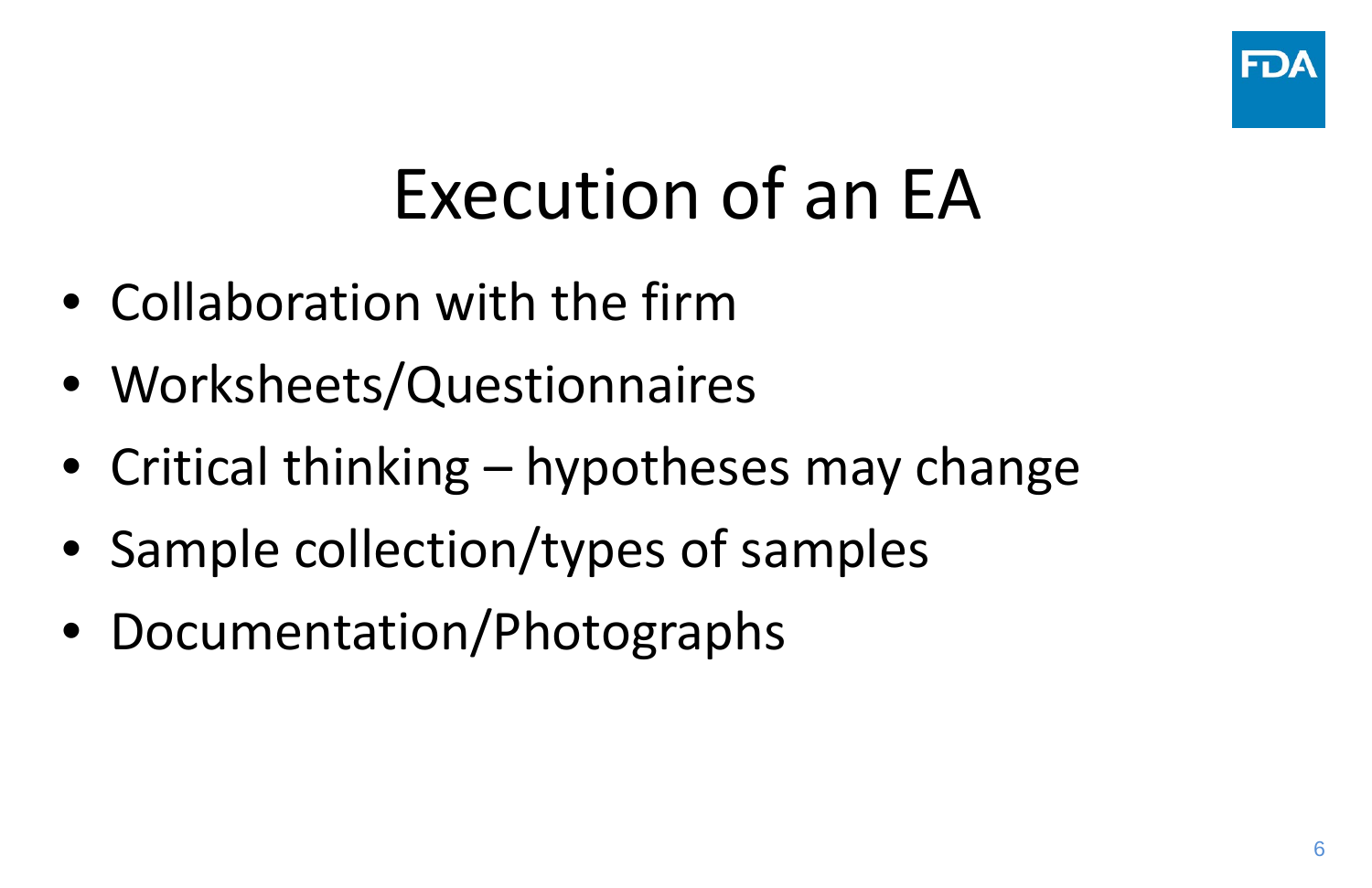### FDA **"**Environmental Assessments"

- **"**Environmental Assessments" webpage – [https://www.fda.gov/food/recallsoutbreaksemergencie](https://www.fda.gov/food/recallsoutbreaksemergencies/outbreaks/ucm235425.htm) s/outbreaks/ucm235425.htm
- Four Assessments posted
	- *Cyclospora* illnesses linked to salad mix
	- Salmonella linked to cantaloupes
	- Listeria linked to cantaloupes
	- *E. coli* illnesses linked to Romaine lettuce

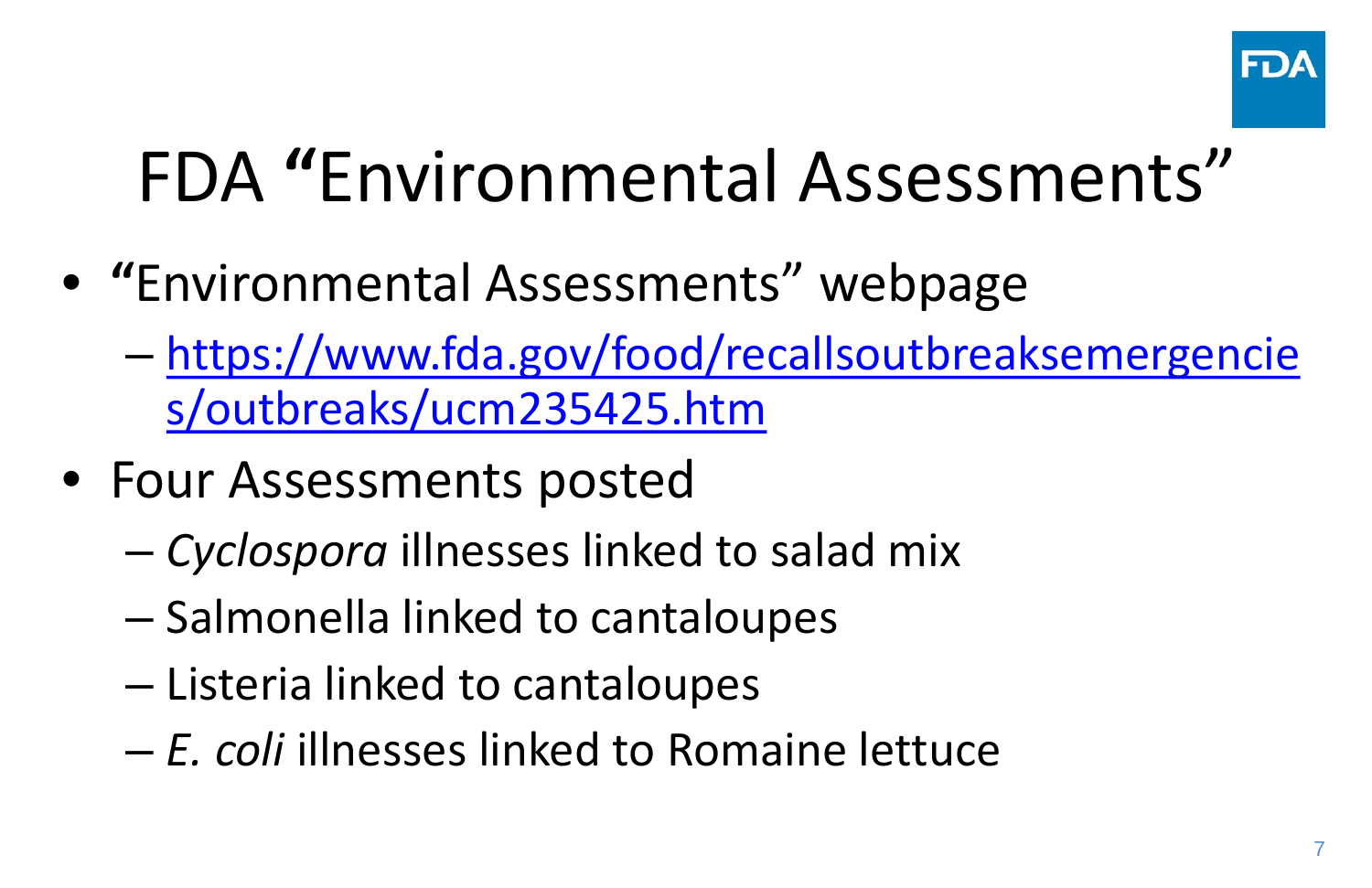### EAs May not Uncover the Root Cause

- It may be impossible to reconstruct what happened when the contamination event occurred – conditions and behaviors may have changed.
- Time and resource constraints may prevent an EA from being able to determine a root cause.
- It may be possible to identify contributing factors but not the true root causes.

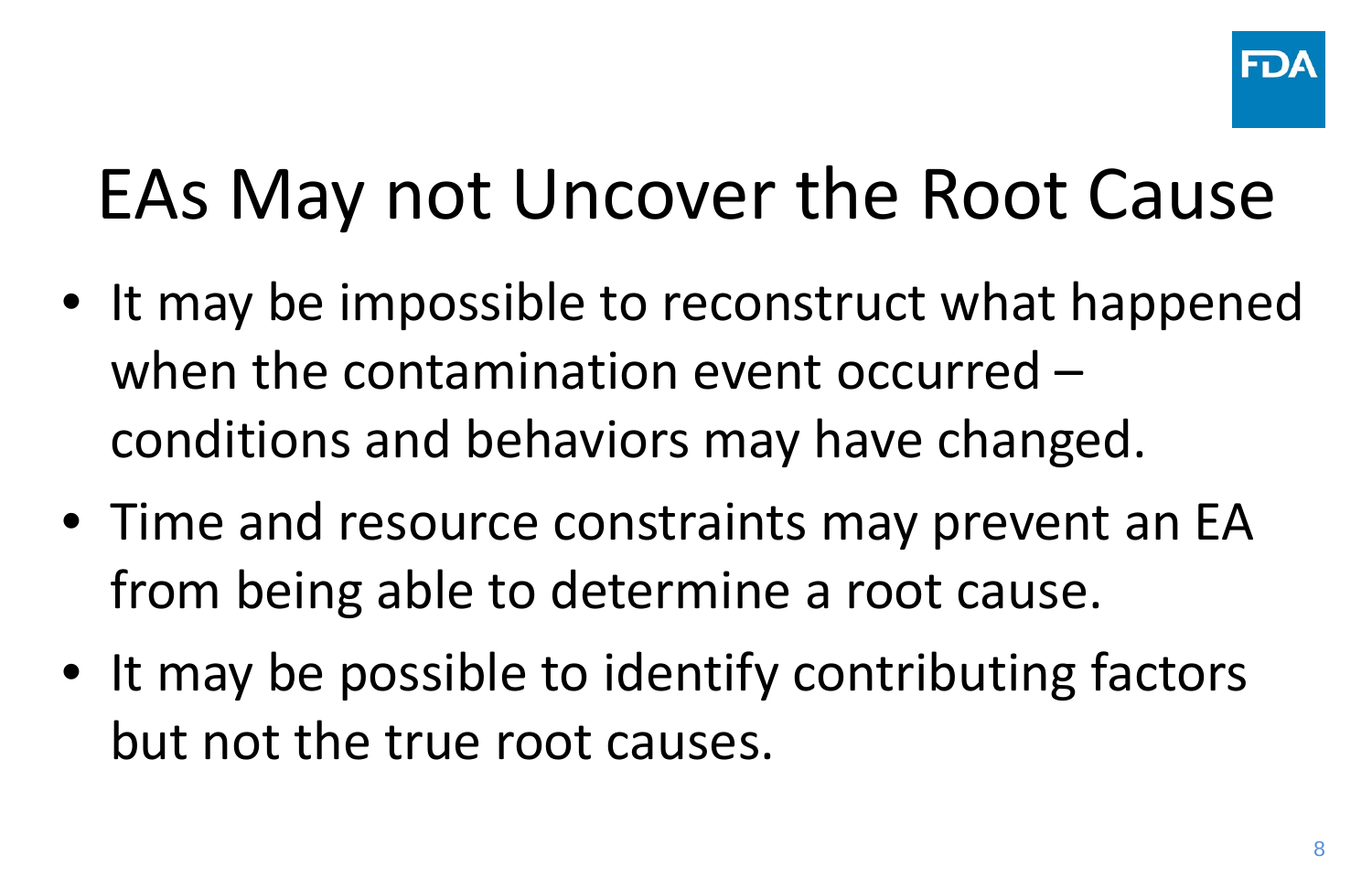### "Negative EAs" Still Provide Useful Information

- Recommendation for research to determine if *Cyclospora* is reasonably likely to be a food safety hazard associated with the specific leafy green growing region
- Recommendation that the firm establish procedures for the hand wash facilities to facilitate the control, reduction, and elimination of human pathogens from employee hands

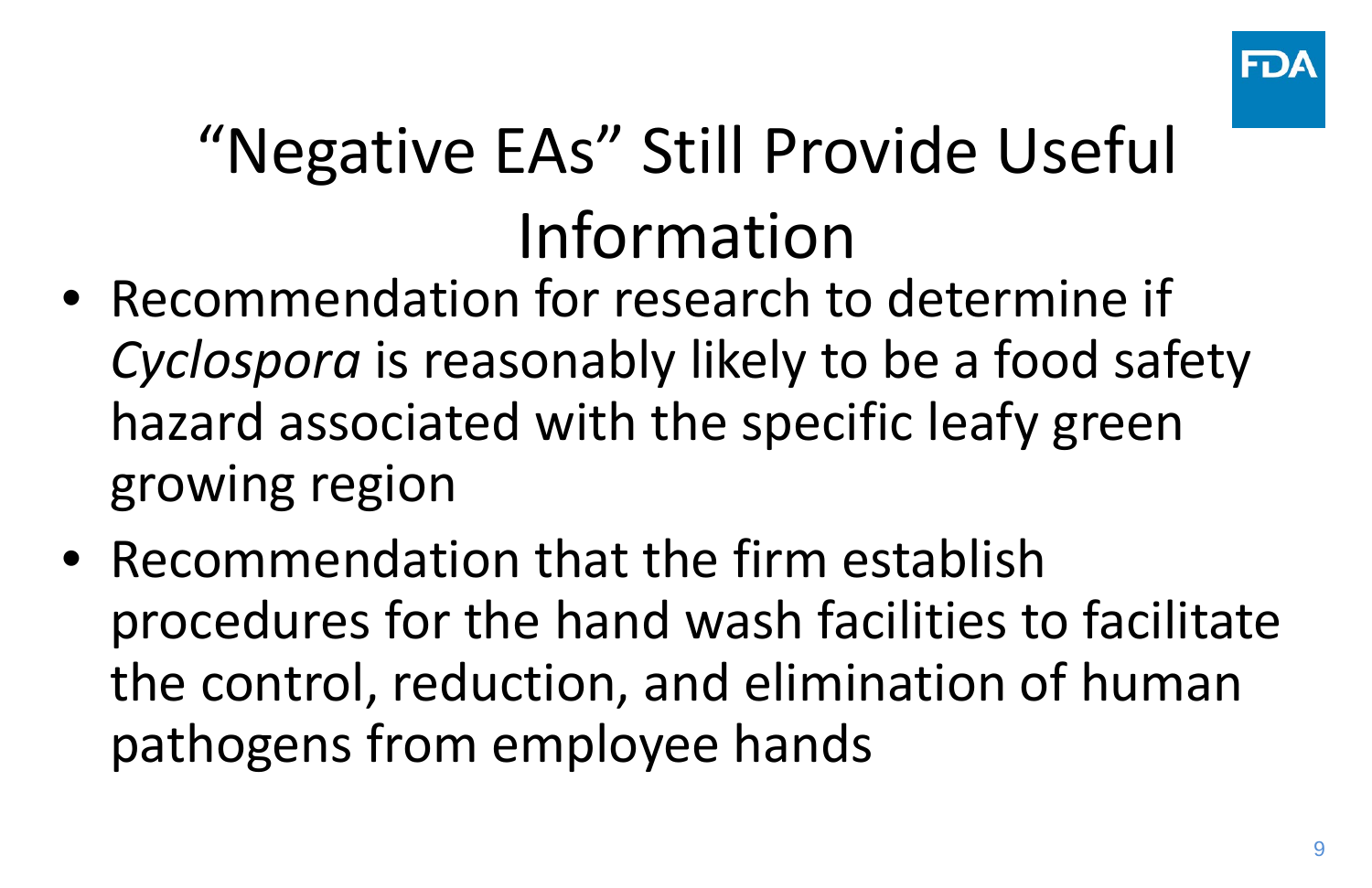### How Does FDA Use Environmental Assessments?

- Communicates information to the industry and the public through EA reports.
- To inform the development of guidance targeted to preventive controls and produce safety rules.
- To inform regulatory actions as appropriate.
- To direct FDA resources to areas identified as contributing to problems, e.g., during inspections.

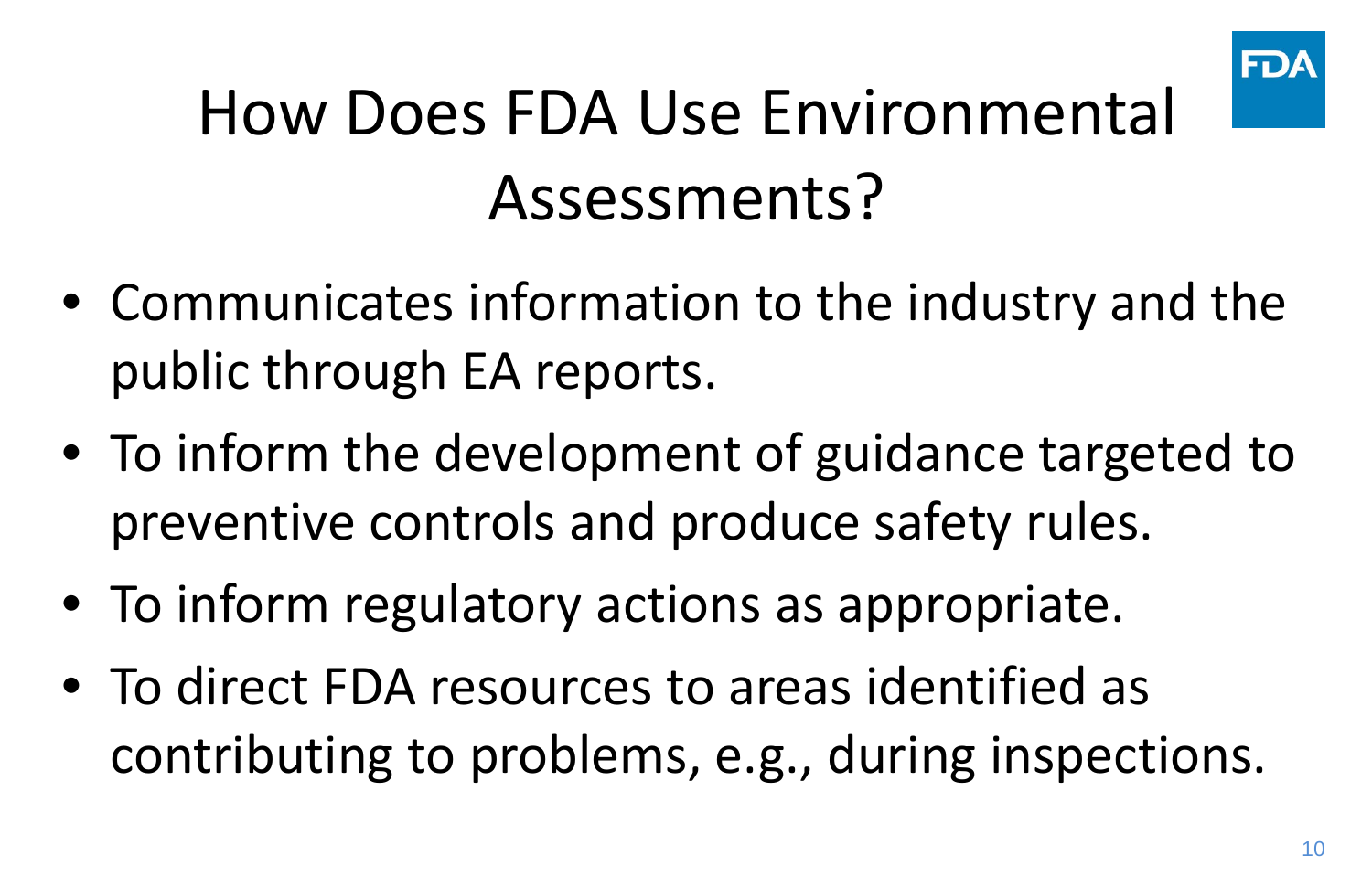## Key Points

- FDA uses environmental assessments (EAs) to conduct root cause analyses.
- EAs are VERY resource intensive, so we must be judicious in their use.
- EAs require a cooperative approach among government agencies and industry to be effective.
- The results of EAs need to be disseminated so industry can use the information to enhance food safety practices to prevent recurrence.